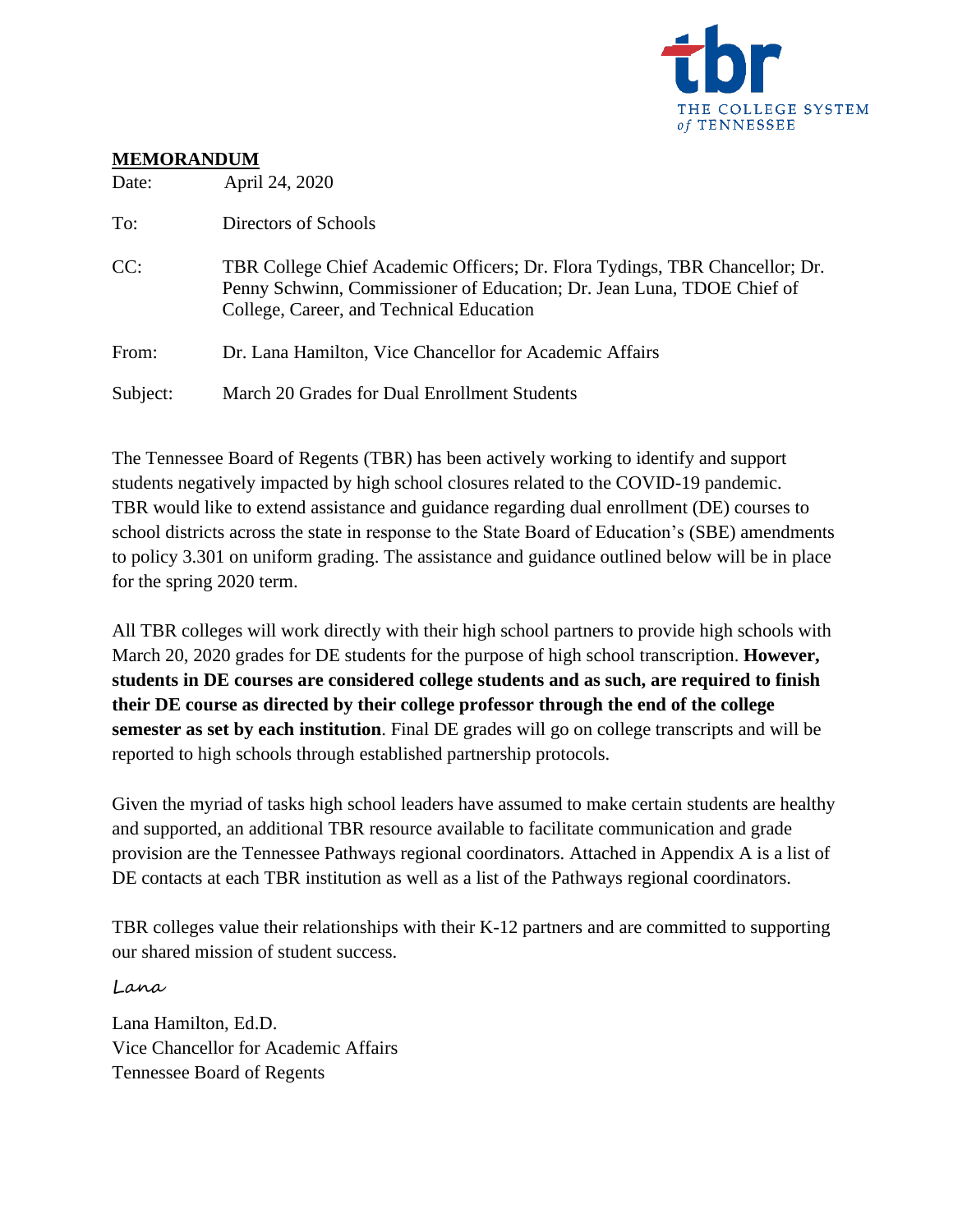## **Appendix A**

#### **TN Community Colleges Dual Enrollment Contact Email Address** Chattanooga State Jennifer Tedder [jennifer.tedder@chattanoogastate.edu](mailto:jennifer.tedder@chattanoogastate.edu) Cleveland State Kelli Roach, primary [kroach01@clevelandstatecc.edu](mailto:kroach01@clevelandstatecc.edu) Cate Green [cgreen16@clevelandstatecc.edu](mailto:cgreen16@clevelandstatecc.edu) Columbia State Jolene Gairrett, primary  $igairrett@columbiastate.edu$ Ronda Williams  $\vert$  rwilliams  $67@$  columbiastate.edu Michell Jaworski miaworski@columbiastate.edu Shelley Butler [sbutler13@columbiastate.edu](mailto:sbutler13@columbiastate.edu) Dyersburg State Tracie Langley and langley@dscc.edu Jackson State David Clark, primary dclark@jscc.edu Robin Marek [rmarek@jscc.edu](mailto:rmarek@jscc.edu) Motlow State Sally Pack Sally Pack Spack@mscc.edu Nashville State Meghan Oliver meghan.oliver@nscc.edu Northeast State Shelby McKenzie, primary [swmckenzie@northeaststate.edu](mailto:swmckenzie@northeaststate.edu) Chelsea Rose [cdrose@northeaststate.edu](mailto:cdrose@northeaststate.edu) Jacqueline Rasnic ilrasnic@northeaststate.edu Whitney McLaughlin [wymclaughlin@northeaststate.edu](mailto:wymclaughlin@northeaststate.edu) Pellissippi State Spencer Joy sdjoy@pstcc.edu Roane State **Dr.** Kelley Thomas htm homaske@roanestate.edu Southwest Tennessee Sedaria Williams [slwright@southwest.tn.edu](mailto:slwright@southwest.tn.edu) Volunteer State Dr. Anne Marie McKee, primary [AnneMarie.McKee@volstate.edu](mailto:AnneMarie.McKee@volstate.edu) Stacy Bagshaw [Stacy.Bagshaw@volstate.edu](mailto:Stacy.Bagshaw@volstate.edu) Dr. Kyle Barron [kyle.barron@volstate.edu](mailto:kyle.barron@volstate.edu) Walters State Matthew Hunter, primary matthew.hunter@ws.edu Brian O'Dell **[brian.odell@ws.edu](mailto:brian.odell@ws.edu)** Avery Swinson [avery.swinson@ws.edu](mailto:avery.swinson@ws.edu) **TN Colleges of Applied Technology Dual Enrollment Contact Email Address** Athens Chris Anderson christian.anderson @tcatathens.edu Chattanooga Carl Miller carl.miller@chattanoogastate.edu Covington Miranda Miller, primary mmiller@tcatcovington.edu Amanda Heath [amanda.heath@tcatcovington.edu](mailto:amanda.heath@tcatcovington.edu) Crossville Stacy Johnson [stacy.johnson@tcatcrossville.edu](mailto:stacy.johnson@tcatcrossville.edu) Alison Nunley [alison.nunley@tcatcrossville.edu](mailto:alison.nunley@tcatcrossville.edu) Jene Demars [dena.demars@tcatcrossville.edu](mailto:dena.demars@tcatcrossville.edu) Crump Cherry Johnson cherry.johnson@tcatcrump.edu Dickson Kimberly Zills [kimberly.zills@tcatdickson.edu](mailto:kimberly.zills@tcatdickson.edu) Elizabethton Danny O'Quinn danny.oquinn@tcatelizabethton.edu Harriman Chris Ayers cayers@tcatharriman.edu

#### **TBR Dual Enrollment Contacts**